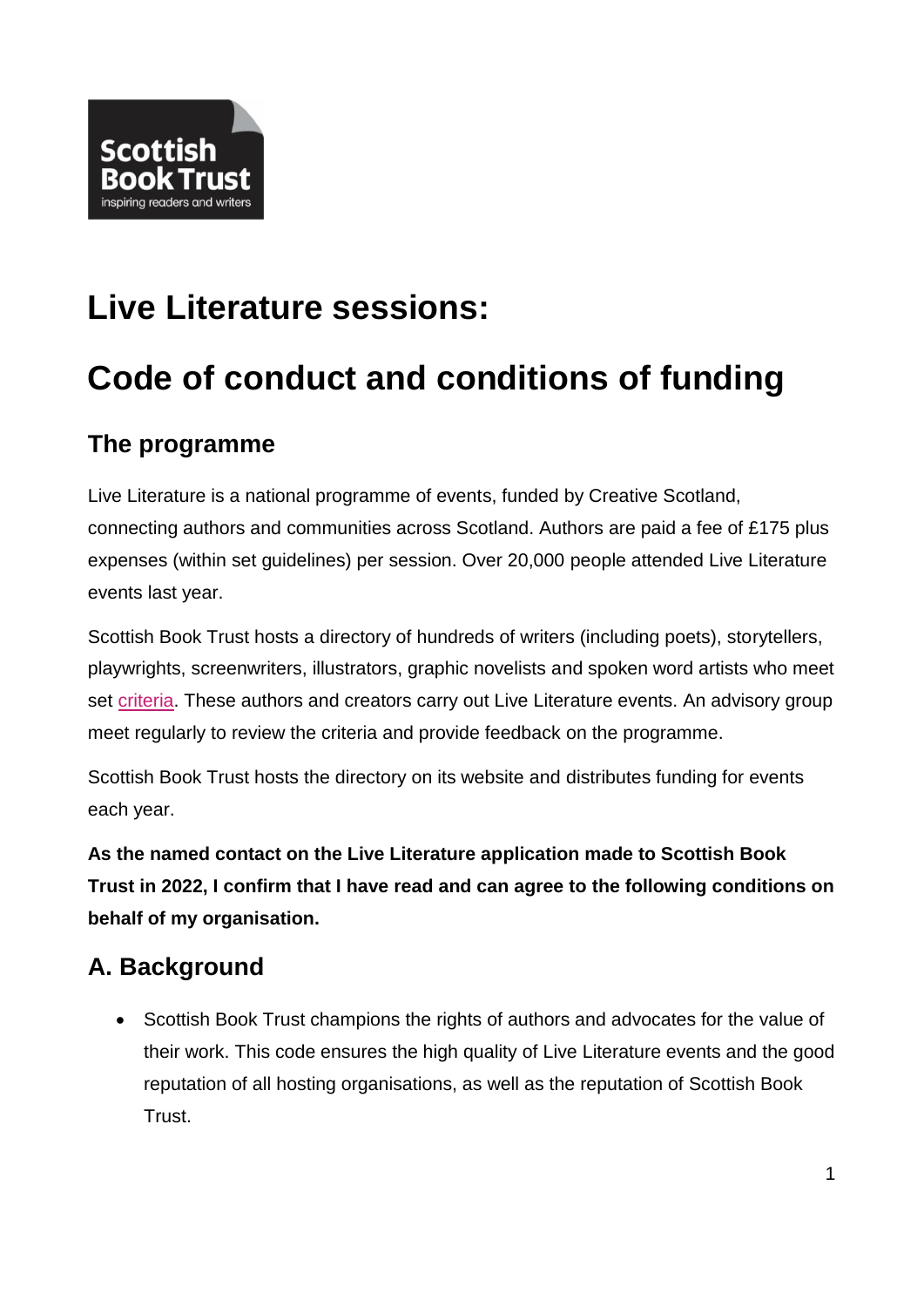- Authors listed on the directory must adhere to a Code of Conduct when carrying out Live Literature events. This only applies to work taken on through the programme. These conditions are the equivalent for organisations carrying out events supported by the programme.
- The Code of Conduct applies to anyone who works on your behalf on Live Literature events or represents your organisation in communications with Scottish Book Trust or authors, e.g. a direct report, colleague, volunteer. We will contact you directly if we receive reports of their misconduct.
- As an organisation receiving funding from Scottish Book Trust, you agree that we can contact you about the programme or events at any time.

#### **B. Expected standards of behaviour**

- The conduct of those representing or employed by organisations outside of funded events is normally of no concern to Scottish Book Trust. However, we reserve the right to revoke this offer of funding at our discretion if:
	- a. an organisation's activities present a risk of future harm to audiences or authors
	- b. an organisation's activities are likely to damage the reputation of Scottish

Book Trust or the Live Literature Programme.

- When carrying out events funded by Live Literature, we expect event organisers to act with integrity and good faith when communicating with authors and Scottish Book Trust about the programme.
- Event organisers must respect audiences and authors. They should act in a way that is professional, respectful and appropriate. We ask that authors treat event organisers with the same respect and professionalism.
- Scottish Book Trust supports equality, diversity and inclusion and does not tolerate bullying or harassment of any kind. We expect that event organisers will act in a way that upholds these standards when delivering events funded by Live Literature.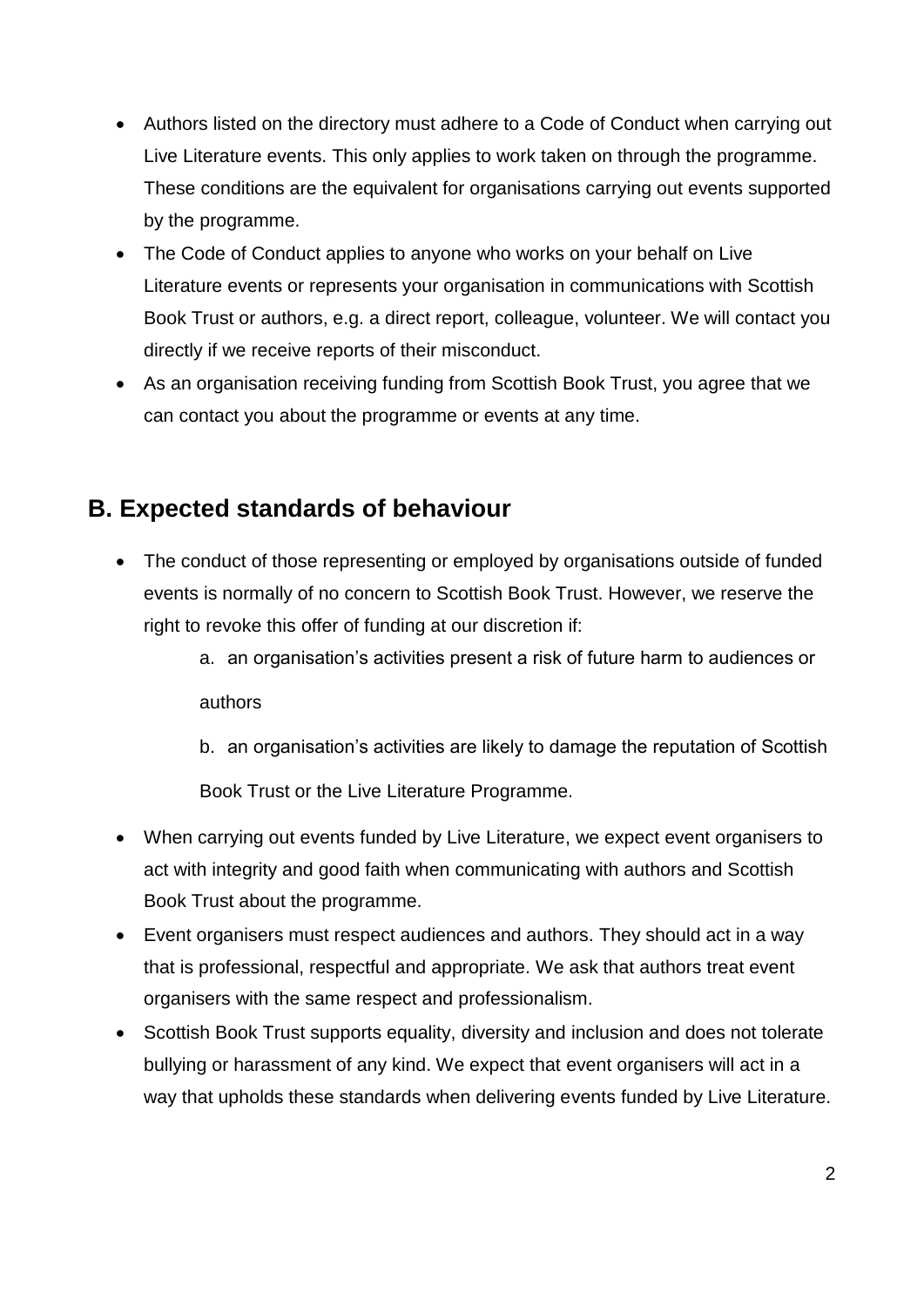Event organisers must respect confidential information gained in the course of professional practice, e.g. communicating with authors, **unless** the wellbeing of an individual requires disclosure to Scottish Book Trust.

#### **C. Safeguarding and Child Protection**

- For the safety of both the organisation and the author/creator, authors and creators should never be left alone with audiences. It is your responsibility as the event organiser to make sure that the event is appropriately supervised and supported.
- It is your responsibility to ensure that children and vulnerable adults are protected at online events as they would be in-person. Please refer to our [Child Protection](https://www.scottishbooktrust.com/about/policies/child-protection-policy) [Policy](https://www.scottishbooktrust.com/about/policies/child-protection-policy) and [Digital Child Protection Policy.](https://www.scottishbooktrust.com/about/policies/child-protection-policy-digital) You can also consult the [NSPCC](https://learning.nspcc.org.uk/safeguarding-child-protection-schools/school-visitors) [guidelines on Schools Visitors and Safeguarding.](https://learning.nspcc.org.uk/safeguarding-child-protection-schools/school-visitors)
- Authors and creators **do not always** hold a disclosure/PVG membership.
- PVG Scheme Membership is required for instances where an author has regular and repeated contact with a group of young people or vulnerable adults, such as a Live Literature funded residency or when funded for a series of 5 or more sessions.
- It is the responsibility of the host organisation to work with the author to put in place steps to ensure the safety of children and vulnerable adults, especially in situations where an author is embedded for a prolonged period of time or when covering sensitive subject matter. If costs associated with PVG Scheme Membership or Scheme updates is a barrier to participation, Scottish Book Trust can offer support. If you are unsure and want further guidance on safeguarding children and young people please contact [live.literature@scottishbooktrust.com](mailto:live.literature@scottishbooktrust.com)
- If you have concerns, or if you would like to contact us about misconduct by a visiting author or creator, please email [live.literature@scottishbooktrust.com.](mailto:live.literature@scottishbooktrust.com)
- **If you think a child is in immediate danger, don't delay – call the police on 999 or call NSPCC on [0808 800 5000,](tel:0808%20800%205000) straight away.**

#### **D. Social media**

We really appreciate your support in spreading the power and joy of books, reading and writing, and we hope you will enjoy delivering events through Live Literature.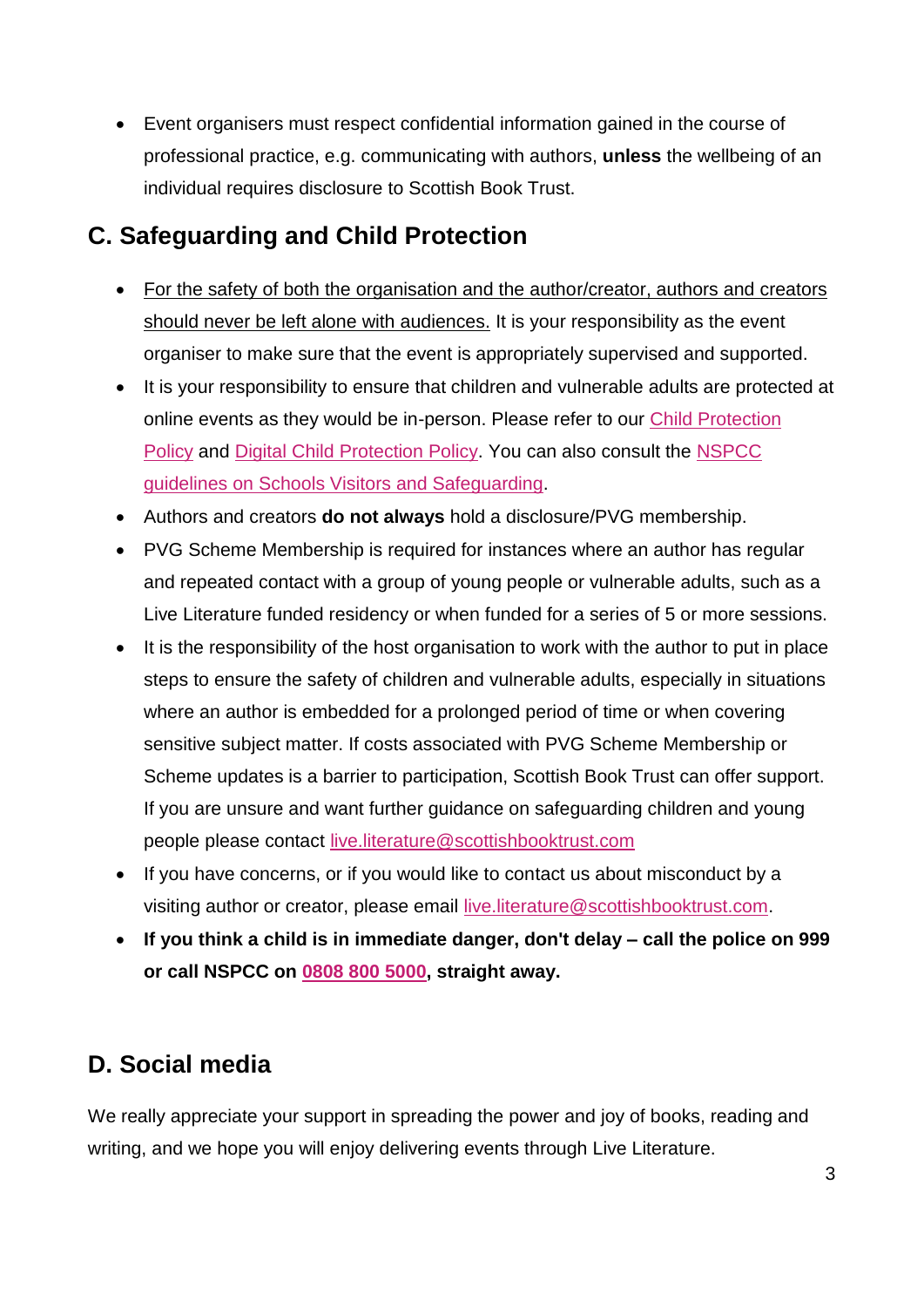Please be aware that our Code of Conduct applies to both online and offline behaviour. If you would like more details, we can send you our short, good practice social media guidelines. Please contact us [\(live.literature@scottishbooktrust.com\)](live.literature@scottishbooktrust.com) for a copy. You can also review our [digital child protection policy](https://www.scottishbooktrust.com/about/policies/child-protection-policy-digital) for additional guidance.

## **E. Free events**

Live Literature exists to bring authors into communities across Scotland and to advocate for authors to be paid for the work that they do. It is contrary to the aims of the programme to underpay authors or seek free events from authors in a way that undermines these aims. Where Scottish Book Trust is aware of this, it will be taken into account when prioritising applications at the funding panel. [For more about free events, see our guidance](https://www.scottishbooktrust.com/writing-and-authors/author-fees-and-free-events)  [page.](https://www.scottishbooktrust.com/writing-and-authors/author-fees-and-free-events)

## **F. Session responsibilities**

- We have outlined what you can expect in a session and from authors [on our](https://www.scottishbooktrust.com/writing-and-authors/live-literature/planning-a-live-literature-session) [website.](https://www.scottishbooktrust.com/writing-and-authors/live-literature/planning-a-live-literature-session) An in-person session is around one hour long. The maximum session length is ninety minutes, and you should decide the length of the event with your author (for more information on session usage please click the link above). Remote event timing may vary to account for the additional planning and setup involved in activities such as practicing with software for a live stream; recording short videos; editing or contributing to resources.
- We understand that you want to celebrate your event. When doing so, please consider the risks involved when sharing images and screenshots of workshops that include people's homes in the background. Sharing should not be done without explicit permission to photograph from attendees and authors, just as at an in person event, and you should never do this when participants are young people or vulnerable adults.

We expect that you will:

• Prepare for and deliver the event/s to the best of your abilities and in line with the conduct expectations above.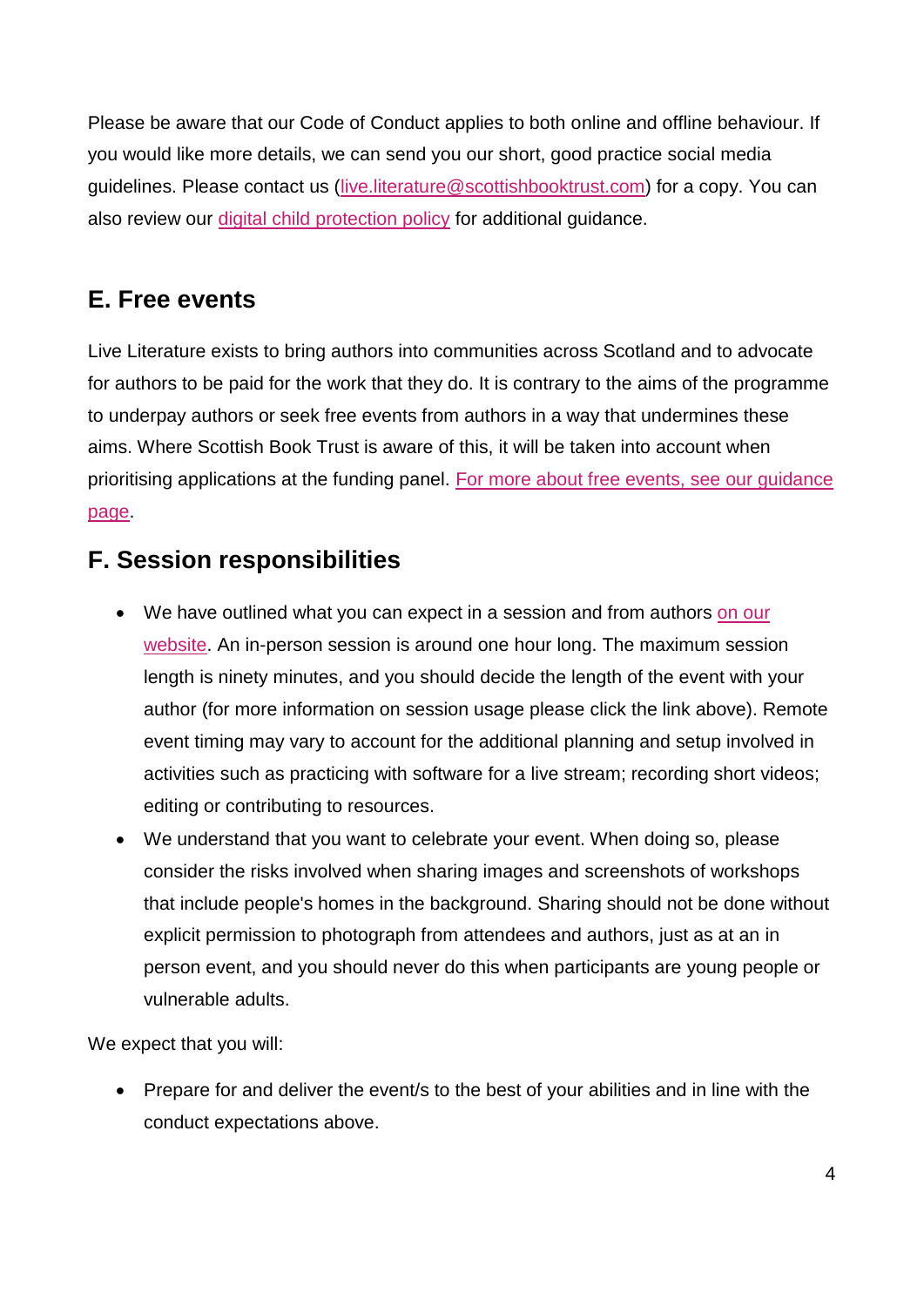- Use all sessions allocated between **1 April 2022 and 31 March 2023**. By agreeing to this code you understand that sessions can only be carried forward into the next period under exceptional circumstances and that Scottish Book Trust must grant permission for any extensions in advance.
- Agree to inform Scottish Book Trust **as soon as possible** if you cannot use any or all of the sessions so that these can be used by others.
- Agree to send details of all sessions (the date and the author booked), once confirmed, to [live.literature@scottishbooktrust.com.](live.literature@scottishbooktrust.com)
- Understand that **only** authors listed on the [Scottish Book Trust directory](https://www.scottishbooktrust.com/authors) are eligible to carry out session/s supported by Live Literature. You agree to use eligible author/s. Please check the current author directory before booking your author. If you've worked with someone in the past and they aren't listed now please let us know as soon as you can.
- Where applicable, always use a permission to film and photograph form for authors and audiences for a digital event. You can download our [photography permission](https://www.scottishbooktrust.com/writing-and-authors/live-literature/expenses-information) [form template here.](https://www.scottishbooktrust.com/writing-and-authors/live-literature/expenses-information) Authors can decline permission to record an event.
- Communicate clearly with any authors booked to deliver a funded event, and ensure they are supported throughout.
- Where applicable, agree that any work produced by an author as part of their session will not be shared for longer than is reasonable i.e. the close of a festival programme; end of the academic year. Individual authors can specify a shorter initial period of use or negotiate additional fees with organisations for repeated use of their work.
- Agree that if you book in more sessions than you were granted, or select authors who are not on the directory, then Scottish Book Trust may not be able to fund the session(s).
- Agree that funding is awarded to an organisation, not an individual.
- Agree to notify Scottish Book Trust and the author if an event is cancelled within a week's notice. We will need to contact the author about their fee and expenses.
- Agree that no pupils will be charged to attend these event/s. You understand that it is a condition of sessions awarded to schools and organisations collaborating with schools that you do not charge pupils a cost to attend any Live Literature session.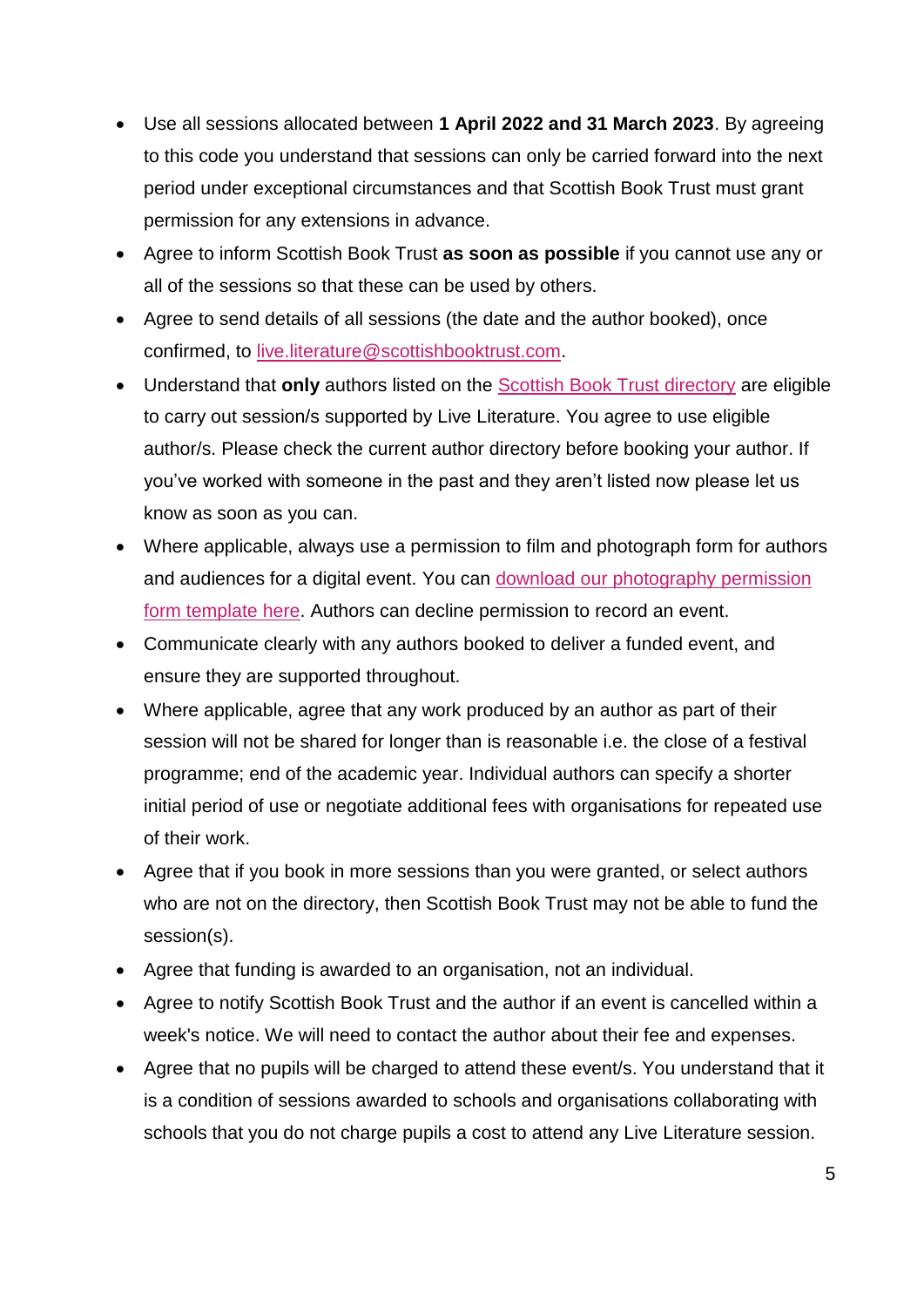This applies to events held in, or organised by, a school or that pupils attend as part of their time in education.

- Agree that any event with a charge will cost a maximum of £5 per ticket to cover costs.
- Agree to fill in an evaluation survey after your final session/s within 6 weeks of the final session in your allocation.

## **G. Expenses and payment**

Authors can claim expenses for travel, accommodation and subsistence within our [expenses guidelines.](http://www.scottishbooktrust.com/writing/opportunities-for-writers/live-literature-information-for-authors/getting-there-travel-expenses) Fees are paid within 30 days of Scottish Book Trust receiving the author's claim form. You can [read an outline of our payment process here.](https://www.scottishbooktrust.com/writing-and-authors/live-literature/expenses-information)

Where in-person activity is taking place, this should always be discussed with the author in advance to ensure the safety of all participants. While we will cover reasonable travel and accommodation costs, we encourage all organisations to adhere to local guidance around social distancing and in-person events. Please note that if an author is travelling between local authorities there may be different rules in place. Only proceed with in-person events if it is safe to do so and in adherence with the latest official advice.

It is your responsibility to provide a claim form to the author with the first half filled out; it is the author's responsibility to submit the claim form. Please let us know if you have any difficulties.

#### **H. Process for investigating misconduct**

The vast majority of Live Literature events are a positive, rewarding experience for the author, the organisation and the audience. Where problems arise, Scottish Book Trust will do its best to resolve issues between organisations and authors. We may ask to see emails or other written communication about the event.

Scottish Book Trust will look into all reports of misconduct and involve both the host organisation and the author as appropriate.

If misconduct by a representative of an organisation has occurred, we may take some or all of the following steps as appropriate: